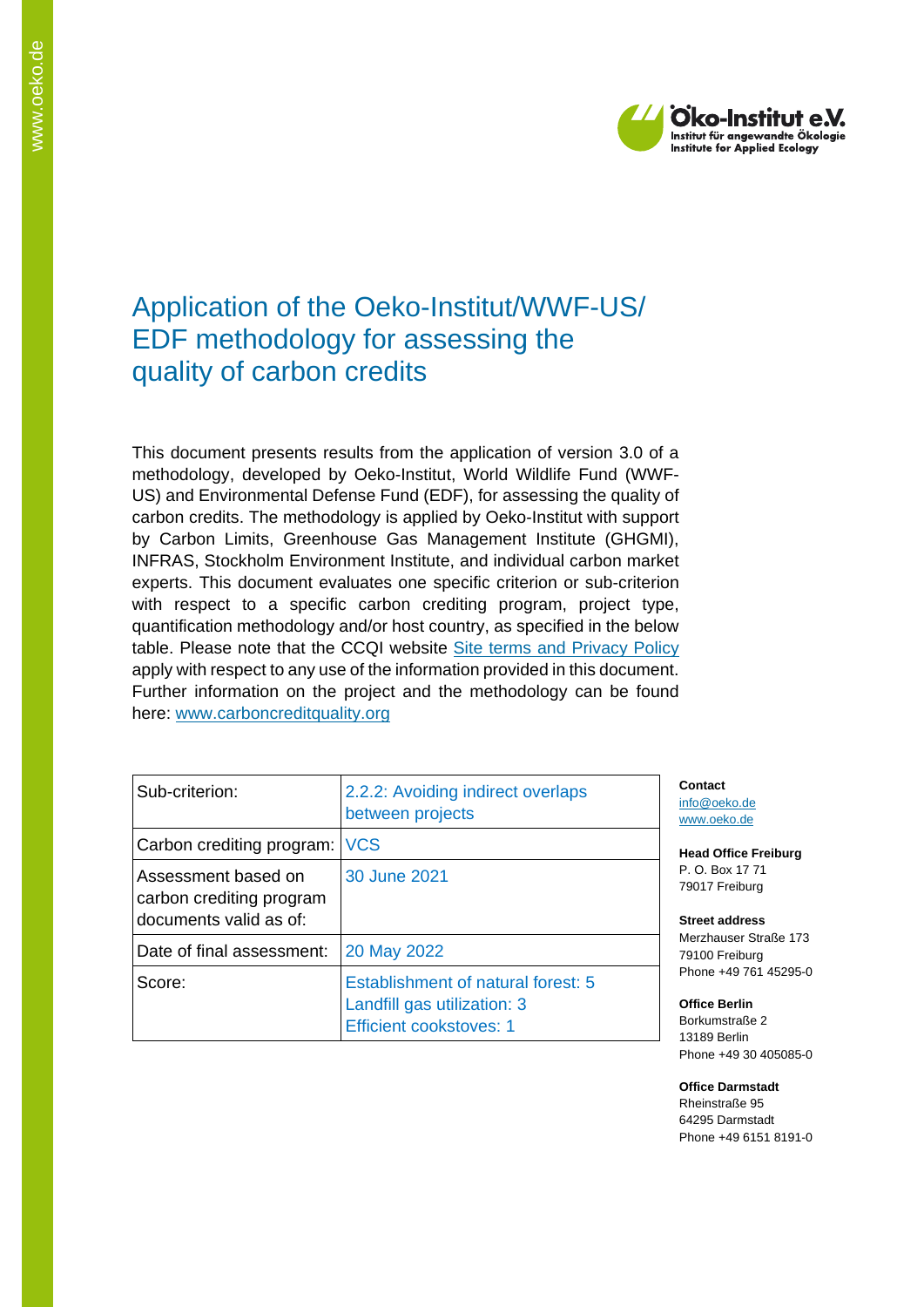# **Assessment**

## **Relevant scoring methodology provisions**

Double issuance can occur indirectly through overlapping claims by different entities involved in mitigation projects. Indirect overlaps between projects can only occur in cases where projects, in calculating their emission reductions or removals, include emissions sources that occur at other sites than where the project is implemented. This risk is only applicable to some project types. The following table provides examples of project types with or without a risk of indirect overlaps:

| Project types with potential<br>indirect overlaps between projects | Project types without potential<br>indirect overlaps between projects          |  |
|--------------------------------------------------------------------|--------------------------------------------------------------------------------|--|
| Landfill gas utilization                                           | Landfill gas flaring<br>٠                                                      |  |
| Renewable electricity generation                                   | Avoidance of $N_2O$ from nitric or adipic acid                                 |  |
| Biomass use                                                        | production                                                                     |  |
| Composting                                                         | Energy efficiency improvements in thermal<br>$\bullet$<br>on-site applications |  |

For project types for which this risk is not relevant, the score is 5. For other project types, the scoring depends on the carbon crediting programs' procedures to address this risk. The scoring approach for carbon crediting program procedures to avoid indirect overlaps between projects is as follows:

| <b>Program requirements</b><br>The program only credits those types of projects for which overlaps between projects are<br>very unlikely to occur |  |
|---------------------------------------------------------------------------------------------------------------------------------------------------|--|
|                                                                                                                                                   |  |
| The program has robust provisions in place that effectively avoid overlaps between<br>projects registered within the same program                 |  |
| The program does not have robust provisions in place to avoid indirect overlaps between<br>projects                                               |  |

## **Information sources considered**

- 1 VCS Standard v4.1 (April 2021), available at [https://verra.org/wp](https://verra.org/wp-content/uploads/2021/04/VCS-Standard_v4.1.pdf)[content/uploads/2021/04/VCS-Standard\\_v4.1.pdf](https://verra.org/wp-content/uploads/2021/04/VCS-Standard_v4.1.pdf)
- 2 VCS Methodology for Installation of High Efficiency Firewood Cookstoves Version 1.0 (September 2020), available at [https://verra.org/methodology/methodology-for-installation-of](https://verra.org/methodology/methodology-for-installation-of-high-efficiency-firewood-cookstoves/)[high-efficiency-firewood-cookstoves/](https://verra.org/methodology/methodology-for-installation-of-high-efficiency-firewood-cookstoves/)
- 3 VCS Issuance Deed of Representation v4.1, available at https://verra.org/project/vcsprogram/rules-and-requirements/.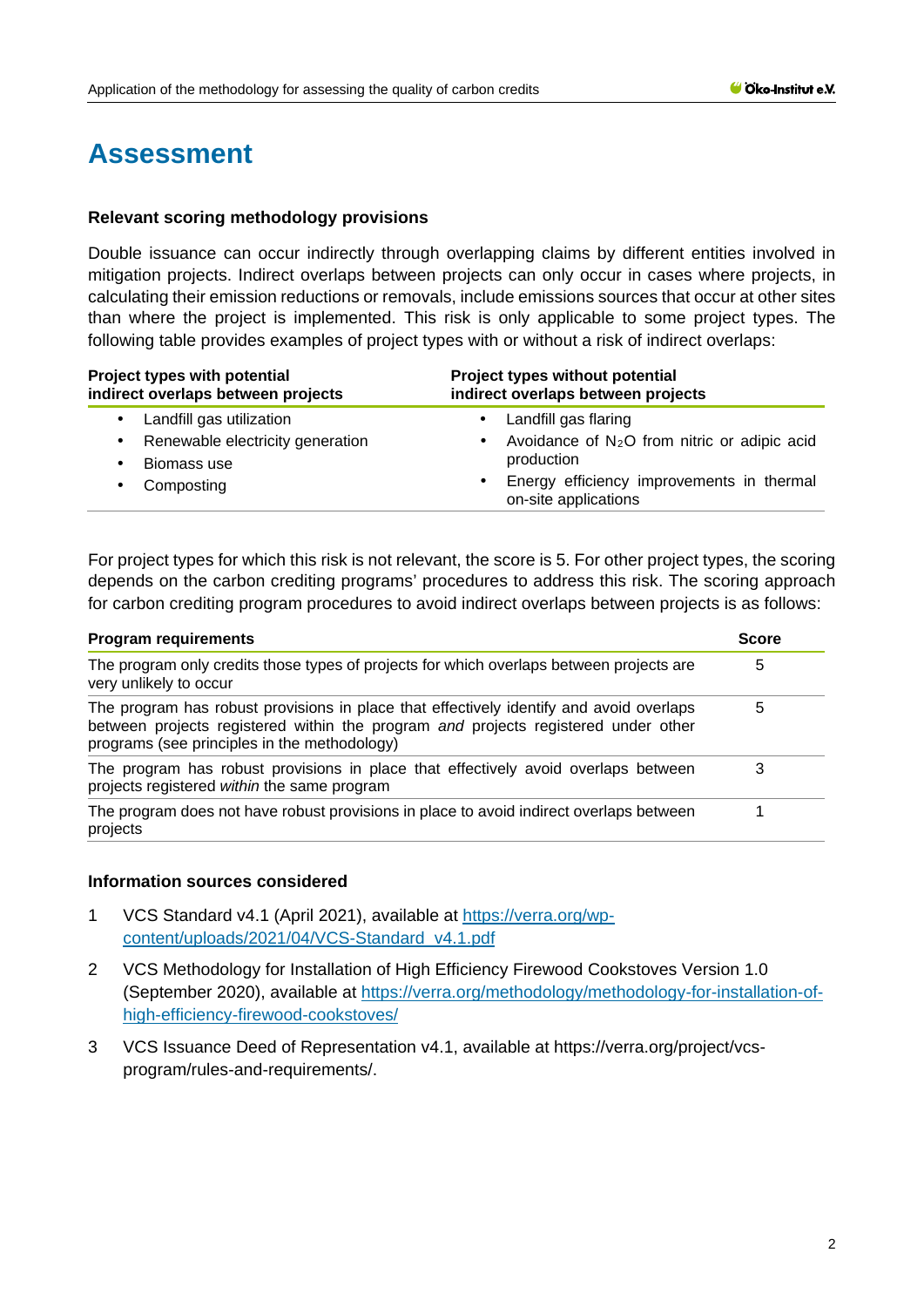### **Relevant carbon crediting program provisions**

Provision 1 Source 3, section 2.2.3: "I hold full and exclusive legal and equitable title and rights to all and any Reductions generated by the Project for which I am eligible to request VCU issuance during the Verification Period free and clear of all encumbrances".

## **Assessment outcome**

Establishment of natural forest: 5

Landfill gas utilization: 3

Efficient cookstoves: 1

### **Justification of assessment**

Among the three project types assessed, efficient cookstoves and landfill gas utilization projects include emissions sources in the calculation of emission reductions that occur at other sites than where the project is implemented. This implies a risk of indirect overlaps with other projects.

In the case of efficient cookstove projects, the owner of a cookstove project receives credits for reducing woody biomass consumption, which results in maintaining or increasing carbon stocks on the relevant land areas. An indirect overlap could, for example, happen if at the same time an owner of an improved forest management project implemented on these land areas receives credits from enhanced forest stocks achieved as a result of the cookstove project. For this reason, the scoring for efficient cookstove projects depends on the carbon crediting program's provisions to address the risk of indirect overlaps.

In the case of landfill gas utilization projects, the owner of the landfill gas project may receive carbon credits for generating electricity with the captured gas or for selling the gas, thereby displacing the use of fossil fuels at other sites. An indirect overlap could, for example, happen if the user of the electricity or the gas implements another project and claims the emission reductions from using the electricity or gas. For this reason, the scoring for landfill gas utilization projects depends on the carbon crediting program's provisions to address the risk of indirect overlaps.

In the case of projects to establish natural forest, the risk of indirect overlaps is less relevant. Any extraction of biomass that is extracted from the project area and used under other projects would imply a decline in the amount of biomass stored in the land area, and thus be deducted from future issuances (or accounted for under non-permanence provisions). Moreover, projects to establish natural forest typically do not include any significant emission sources outside the project site in the calculation of emission reductions. Any such emissions, such as from fertilization production or transportation, are relatively small. For this reason, projects establishing natural forest are assigned a score of 5.

The VCS does not have rules in place to avoid overlaps between projects. The VCS Standard, section 3.4, addresses ownership of *projects*, but not claims to emission reductions/removals generated by a project (Source 1). If the reductions are indirect (e.g., efficient cookstoves), establishing "project ownership" itself does not avoid potential overlapping claims.

The VCS *Issuance Deed of Representation* requires project owners to legally stipulate that they hold "full and exclusive legal and equitable title and rights to [ERs] … free and clear of all encumbrances."